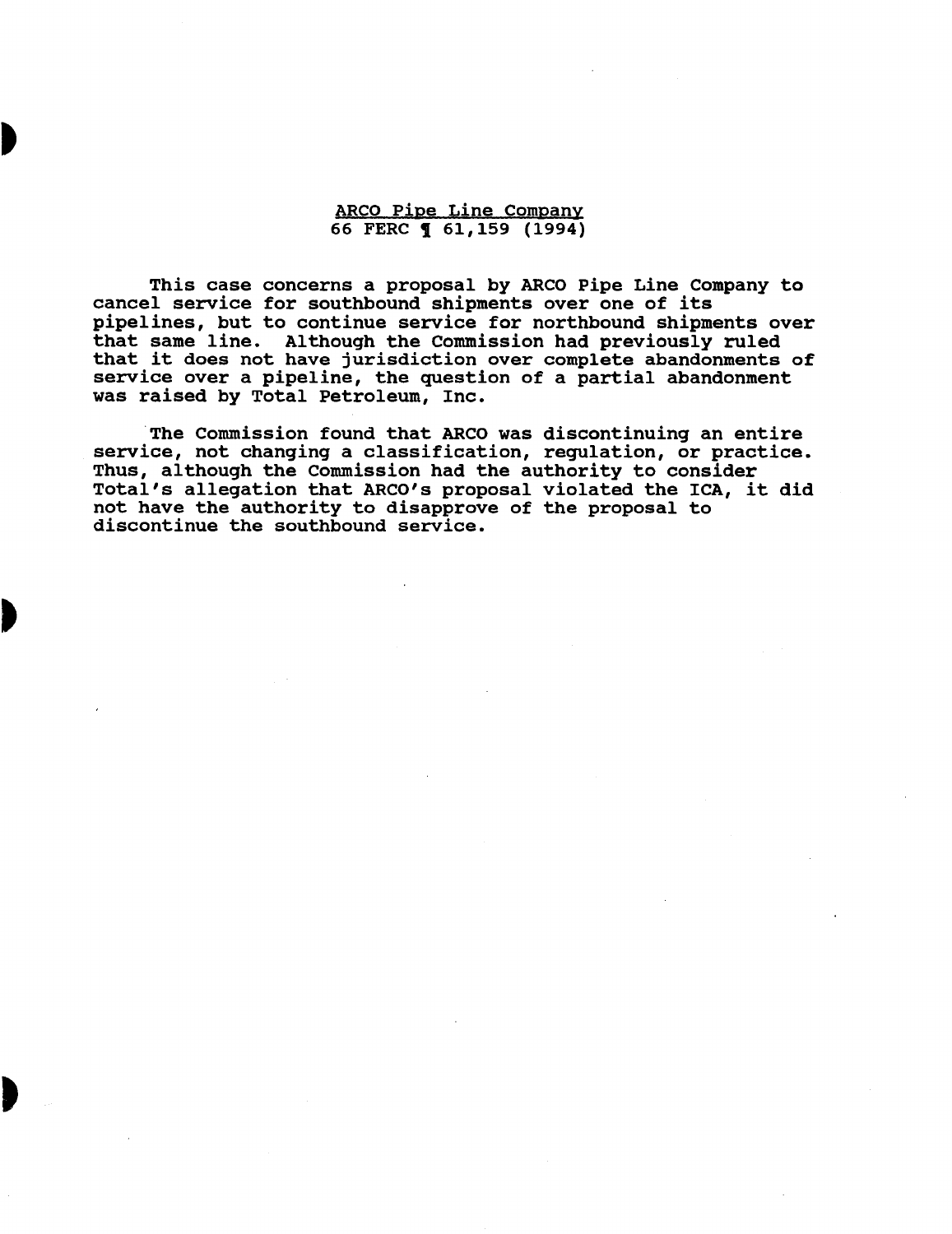ARCO Pipe Line Company<br>Order on Jurisdiction, Lifting Suspension, and Discontinuing Investigation 66 FERC **1** 61,159 (1994)

°. •

 $\circ$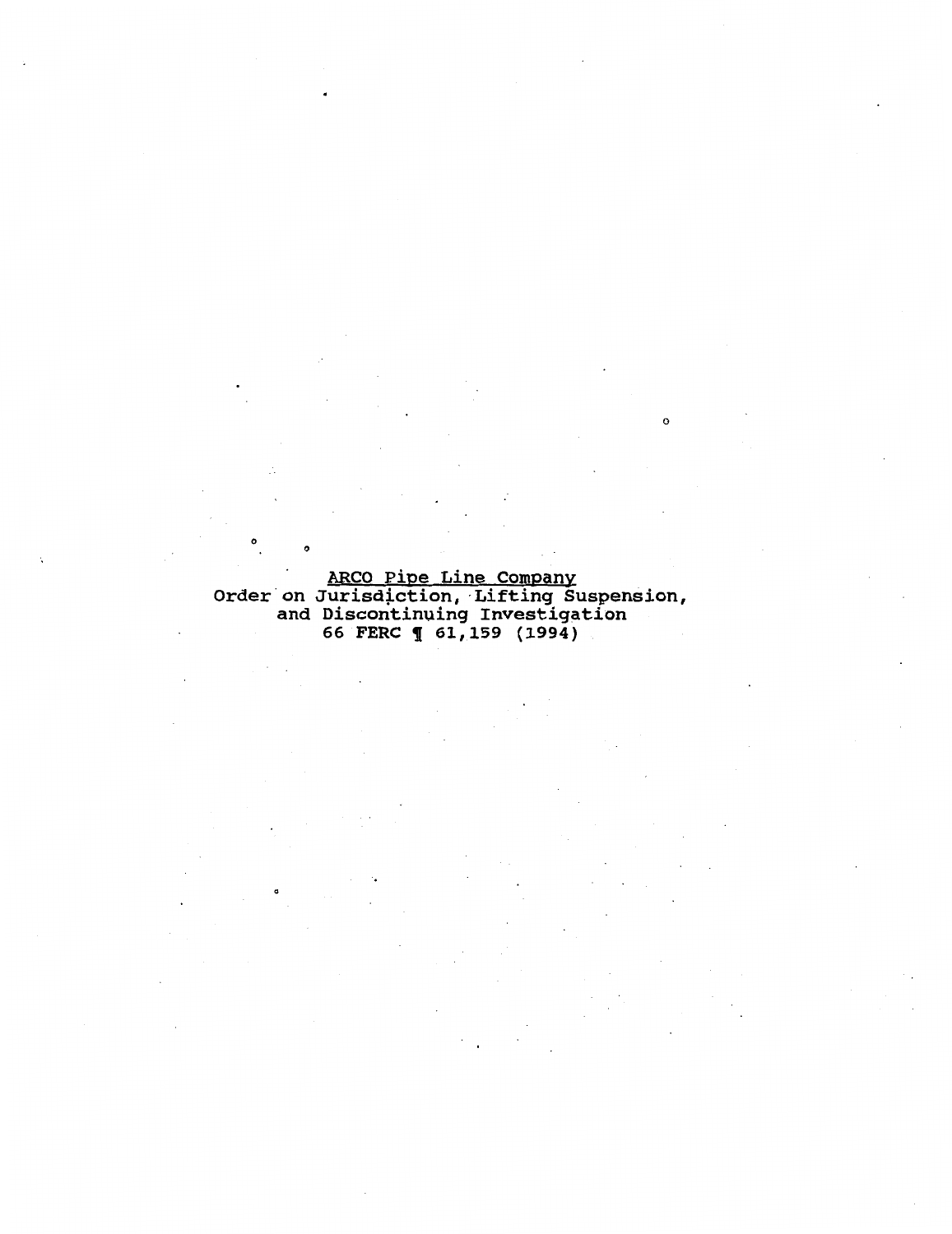-<br>الأناس.<br>-

# **M61,1591**

# ARco Pipe Line Company, Docket Nos. 1893-40-000 and OR93-7-000

### Order on Jurisdiction, Lifting Suspension, and Discontinuing Investigation

### (Issued February 2, 1994)

# Before Commissioners: Elizabeth Anne Moler, Chair; Vicky A. Bailey, James J. Hoecker, William L. Massey, and Donald F. Santa, Jr.

On September 8, 1993, the Commission issued an order in the above-captioned dockets in which it accepted and suspended tariff supplements filed by ARCO Pipe Line Company (ARCO), to be effective April 19, 1994; subject to investigation and to refund.<sup>1</sup> In those supplements, ARCO proposed to cancel its rates for service under its FERC Tariff Nos. 1805 and 1806. Under those tariffs, ARCO provides common carrier service, which is used by Total Petroleum, Inc. (Total) for the shipment of refined petroleum products in a southbound direction. ARCO provides that service to Total by reversing the flow of the pipeline that serves shippers moving products northward.<sup>2</sup> Total filed a protest to and a complaint against ARCO's proposal to cancel its southbound service. In its September 8, 1993 order, the Commission concluded that the parties should brief the threshold issue of whether the Commission has jurisdiction over ARCO's proposal to cancel its southbound service.3 The Commission stated that while it has held that it does not have jurisdiction over complete abandonments of service over a pipeline, it has not considered a situation like here where ARCO is cancelling service for southbound shipments, but is continuing service for northbound shipments.

As discussed below, the Commission concludes that it has no jurisdiction over ARCO's

<sup>1</sup> ARCO Pipe Line Co., 64 FERC | 61,281 (1993).

2 ARCO's northbound shipments start in Houston, Texas. and flow to points in Texas, Oklahoma, Kansas, Missouri, and Iowa. ARCO's southbound shipments start in Ardmore, Oklahoma and flow to points in the Dallas/Fort Worth area.

<sup>3</sup>*ARCO Pipe Line Co., 55* FERC f 61,420 (1991) *<ARCO)* and *Chevron Pipe Line Co.,* 64 FERC Y 61,213 (1993XChevron).

4 21 FERC Y 61,260 (1982), *reversed in part on other grounds, Farmers Union Central Exchange v.*  FERC, 734 F.2d 1486 (D.C. Cir 1984); *ARCO,* 55 FERC n 61,420 (1991); and *Chevron,* 64 FERC n 61,213 (1993).

FERC Reports

filing, lifts the suspension as of this date and discontinues its investigation into the lawfulness of ARCO's filing.

#### *The Initial Briefs*

ARCO first argues that the Commission has no authority under any provision of the Inter. state Commerce Act (ICA) over its termination of southbound service regardless of whether it has completely abandoned the physical pipeline facilities. ARCO maintains that, as recognized by the court of appeals<sup>4</sup> and by this  $Commission<sub>1</sub>$ <sup>5</sup> the ICA only provided jurisdiction over the abandonment and discontinue of service by railroads.<sup>6</sup> ARCO adds that this limitation on the Commission's jurisdiction is confirmed by the Commission's express abandonment jurisdiction over both facilities and services under section 7(b) of the Natural Gas Act.

Total maintains that the Commission has jurisdiction over the lawfulness of ARCO's proposal to cancel its southbound service and not its northbound service because, ARCO, as a common carrier, must provide service under section 1 of the ICA to all parties without undue discrimination.? It further maintains that ARCO's proposed cancellation of service is a new "regulation" or "practice" and is, therefore, subject to investigation under section

*s* The abandonment and discontinuance provision was codified as 49 U.S.C. § 1(18).

<sup>6</sup>*Farmers Union Central Exchange, Inc. v. FERC,* 734 F.2d 1486, 1509 n.51 (D.C. Cir. 1984), *cere. denied,* 469 U.S. 1034 (1984).

7 *Citing, United Fuel* Gas *Co., v. Railroad Commission,* 278 U.S. 300,309 (1928) (United Fuel Gas Co.) "The primary duty of a public utility is to serve on reasonable terms all those who desire the service it renders. This duty does not permit it to pick. and choose and to serve only those portions of the territory which it finds most profitable, leaving the remainder to get along without the service which it alone is in a position to give.... It goes without saying that it may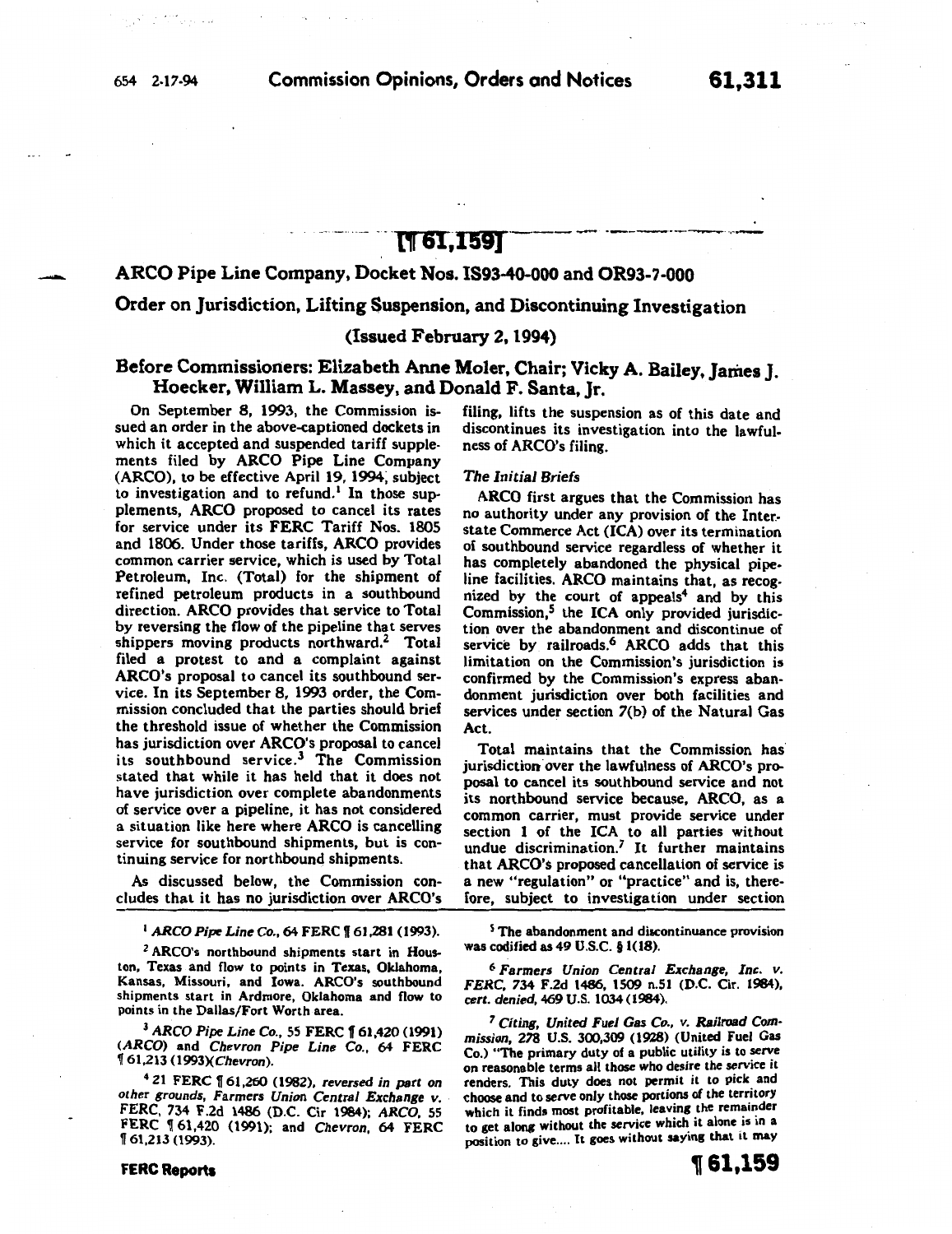15(7) of the ICA. $8$  Total further argues that section 1(18) of the ICA, the ICA's abandonment provision for railroads adopted in 1920, was in addition to, and did not impair, the Commission's authority to prevent undue discrimination by railroads or by oil pipelines.

Last, Total argues that the Supreme Court's affirmance, in *Pennsylvania Water and Power*  Co. *v.* FERC,*9* of the Commission's authority over discontinuances of service to some customers under the Federal Power Act eliminated any doubt about the Commission's plenary jurisdiction here to consider the lawfulness of ARCO's proposal to terminate service. It adds that the *Farmers Union10* decision is not controlling because the court envisioned abandonment as termination of all service rather than the instant situation of canceling service in one direction.

#### *The Reply Briefs*

ARCO first replies that the *Penn Water* case cited by Total does not support its contention that the Commission has jurisdiction over oil pipeline abandonments. In support, ARCO states that the Federal Power Act expressly affords the Commission jurisdiction over any "rate, charge, classification or *service",* 11 while the ICA affords jurisdiction over "rate, fare, charge, classification, regulation or *practice* af*fecting any* rate."12 ARCO maintains that this is a critical difference in language because an abandonment cannot be described as a "practice or regulation affecting a rate."<sup>13</sup> ARCO adds that the Commission rejected Total's *Penn* Water argument in Opinion No. 154.<sup>14</sup>

ARCO's second point is that the present circumstance is not distinguishable from the Commission's prior decisions in *ARCO* and *Chevron. <sup>15</sup>*ARCO asserts that the "important point is whether a distinct 'service' is being abandoned as to *all* shippers, not whether some facility can be identified that would no longer be used."<sup>16</sup> ARCO notes that it "intends to withdraw from operation the physical facilities required solely to permit the southbound move-

(Footnote Continued)

not use its privileged position, in connection with the demand it has created, as a weapon to control rates by threatening to discontinue that part of its service if it does not receive the rate demanded." (citations omitted).

8 *Citing, Director General of Railroads v. Viscose Co.,* 254 U.S. 498 (1920) (Viscose) (holding that the carrier's proposal to exclude artificial silk from its services could be investigated under the Act).

9 343 U.S. 414 (1952) (Penn Water).

10 734 F.2d 1486, 1509 n.Sl (D.C. Cir. (1984)).

11 Section 205, 16 U.S.C. §824d(e) (1988) (emphasis added by ARCO).

<sup>~</sup>**61,159** 

ments (e.g., piping and other assets whose only function is to facilitate the bidirectional flow of products)."17 ARCO asserts that Total's reliance on the *United Fuel Gas Co.* case is misplaced because that case "turned on a state statute prohibiting any public utility within the state from terminating an established service without the permission of the state Commission... [and], therefore, it is totally irrelevant to ARCO Pipe Line's [common carrier] situation." 18

Last, ARCO maintains that the nondiscrimination provisions of the ICA do not grant the Commission authority over abandonments. ARCO states that the most important fact is that it is proposing to cancel all southbound transportation so that there is no disparity in treatment among similarly situated shippers. ARCO notes that the *Viscose* case is not on point because, unlike the railroad, ARCO would not be providing southbound service to any shipper or commodity.

In its reply brief, Total refers to the statutory obligation of oil pipelines to operate as common carriers, to *Viscose,* to *United Fuel*  Gas Co., and to *Penn Water* as support for its position. Total maintains that the Commission precedents do not involve denial of service to a shipper and that the 1920 amendment with respect to railroad abandonments did not repeal the ICA's common carrier requirement and discrimination provisions applicable to both railroads and oil pipelines. Total adds that there was no inconsistency in the grant of authority over railroads and not oil pipelines, since Congress may have believed existing authority to be adequate for oil pipelines in that they often transported oil for their owners' use and this would inhibit actions to shut down unprofitable operations entirely.

#### *Discussion*

The Commission has previously held that it does not have jurisdiction over complete abandonments of service by oil pipelines which involve taking the particular pipeline facilities

12 Section 15(7) of the ICA (emphasis added by ARCO). ,

<sup>13</sup> *ARCO Pipe Line Co.*, 55 FERC  $\parallel$  61,204, at p. 62,264 (1991).

<sup>14</sup> Williams Pipe Line Co., 21 FERC 1 61,260, at p. 61,690 n.217 (1982).

15 See n.19, *infra.* 

<sup>16</sup> Reply Brief at p. 17.

<sup>17</sup>*Id.* n.l2.

<sup>18</sup>*Id.* at p. 19.

**Federal Energy Guidelines**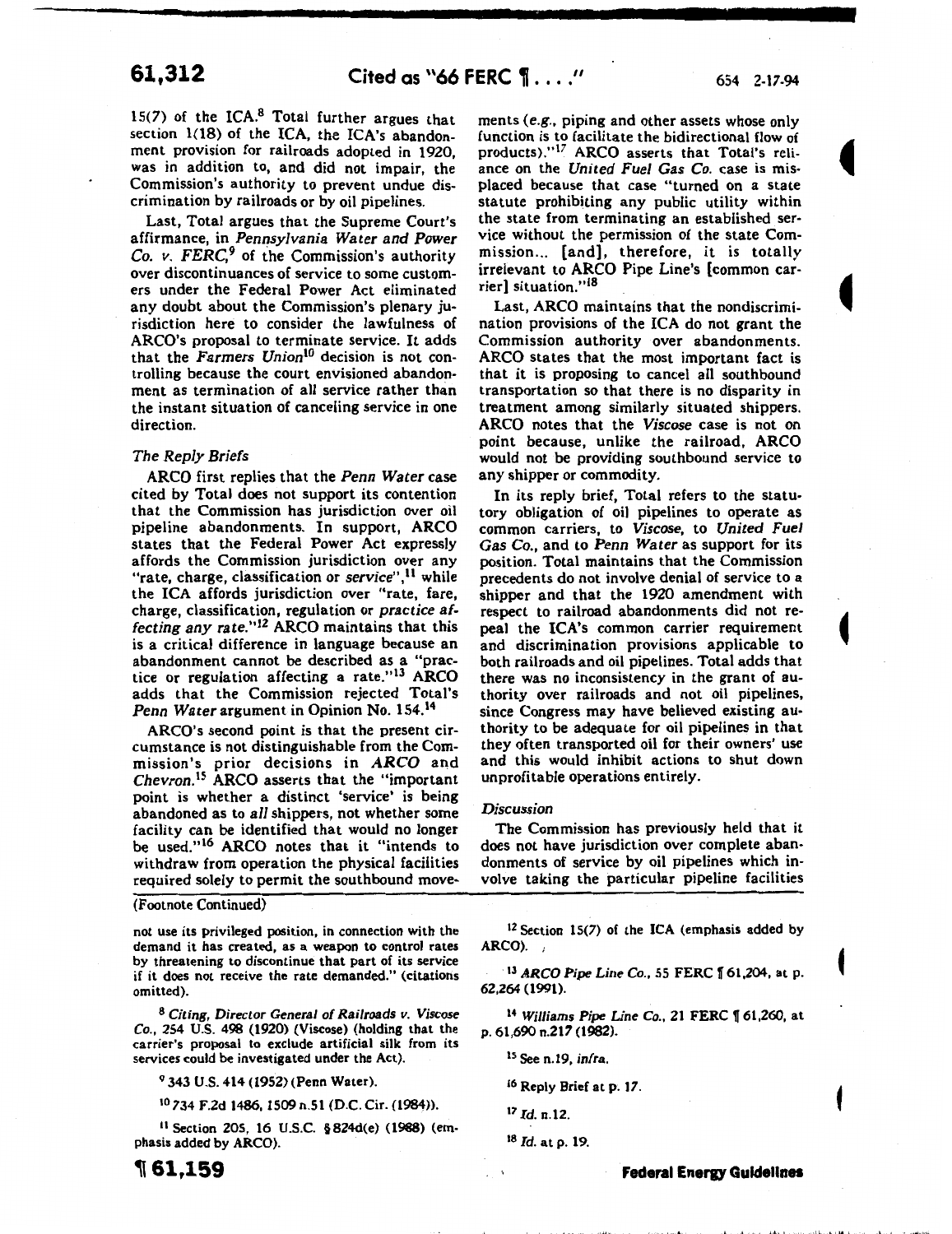totally out of operation.<sup>19</sup> Here, however, ARCO proposes to discontinue its southbound service but to continue to operate the pertinent facilities for northbound service. The question before the Commission is whether it has jurisdiction over ARCO's proposal to discontinue its southbound service. As stated in the September 8, 1993 order, this is a "threshold question of first impression."20

Under the ICA, an oil pipeline, as a common carrier, must "provide and furnish transportation upon reasonable request therefore.... $^{121}$  on a basis that is not unduly discriminatory at just and reasonable rates pursuant to just and reasonable classifications, regulations, and practices.22 It is the Commission's duty to ensure that an oil pipeline complies with its obligations under the ICA. If ARCO's proposal to discontinue its southbound service comports with the requirements of the ICA, the Commission has no additional jurisdiction to determine whether or not ARCO's proposal is in the public convenience and necessity. This contrasts with the fact that Congress gave the ICC specific abandonment authority over railroads through the Transportation Act of 1920, codified in section 1(18) of the ICA, which provided, in pertinent part, that

no carrier by railroad subject to this chapter shall abandon all or any portion of a line of railroad, or the operation thereof, unless and until there shall first have been obtained from the Commission a certificate that the present or future public convenience and necessity permit of such abandonment.<sup>23</sup>

ARCO and Total disagree over the Commission's jurisdiction to consider service abandonments which do not involve the complete abandonment of the pipeline facilities used in furnishing the service. ARCO and Total differ

<sup>19</sup> ARCO Pipe Line Co., 55 FERC 1 61,420 (1991) <ARCO's proposal to take a portion of its pipeline facilities out of service and to cancel its transporta· tion rates is not subject to the Commission's jurisdiction under the ICA); *Chevron Pipe Line Co.,* 64 FERC | 61,213 (1993) (Chevron's proposal to suspend its operations at a barge dock to evaluate the safety of continued operations is not subject to the Commission's jurisdiction under the ICA).

<sup>20</sup> ARCO Pipe Line Co., 64 FERC 161,281, at p. 62,985 (1993).

<sup>21</sup> Section 1(4) of the ICA.

 $22$  Sections 3(1), 1(5), and 1(6) of the ICA.

23 Section 1(18) gave the ICC authority to allow the discontinuance of all services on a line of railroad. In 1958, Congress enacted section 13a of the ICA, which authorized the ICC to permit a railroad to discontinue particular trains or services while leaving remaining services in operation. See *Southern Rail*way *Co. v. North Carolina,* 376 U.S. 93 (1964). Prior to section 13(a)'s enactment, the ICC lacked that

#### . **FERC Reports**

about whether ARCO's discontinuance of southbound service is subject to and contravenes the ICA and about the relevance of certain court cases to resolving that issue.

The Commission must first analyze ARCO's proposal to pinpoint how it fits or does not fit within the statutory scheme. ARCO is not completely retiring its pipeline which furnishes the southbound service. Rather, ARCO is proposing to no longer furnish any service via its pipeline on the southbound routes while continuing its service on its northbound routes. The essential point is not that ARCO is continuing to use its pipeline facilities to provide service on its northbound routes. The essential point is that the services on the northbound and southbound routes· are two distinct services. In that light, the Commission concludes that it is without authority under the ICA to disapprove ARCO's proposal to discontinue completely the southbound routes.

First, ARCO's cancellation of its southbound routes does not involve a classification, regulation, or practice over which the Commission has authority under the ICA to consider its reasonableness. Those terms relate to the classification of property carried and to the reasonableness of the service provided.<sup>24</sup> They do not apply when the oil pipeline discontinues service on routes for all shippers and all classes of property.25 For the same reasons, ARCO's discontinuance of the southbound routes would not violate its duty to furnish transportation upon reasonable request without discrimination. As stated, this is because it is completely discontinuing service on the southbound routes for all shippers. The continuation of service on northbound routes does not require continuation of service on southbound routes under the common carrier duty because the southbound

power and the states supervised train discontinuances. *Id.* and *City of Chicago v. U.S.,* 396 U.S. 162, 164-65 (1969).

 $24$  Section 1(6) of the ICA provides that: "It is the duty of all common carriers ... to establish, observe, and enforce just and reasonable classifications of property for transportation, with reference to which rates, tariffs, regulations, or practices are or may be prescribed, and just and reasonable regulations and practices affecting classifications, rates, or tariffs ....

<sup>25</sup> Cf., Lucking v. Detroit Navigation Co., 265 U.S. 346, 350-51 (1924) (''The obligation to continue is not imposed by any principle of the common Jaw. Reasonableness of service on a route over which appellee operates boats is not involved. The duty to furnish reasonable service while engaged in a business as a common carrier is to be distinguished from the obligation to continue in business .... The obligation to continue service is not imposed by any federal statute").

~ **61,159**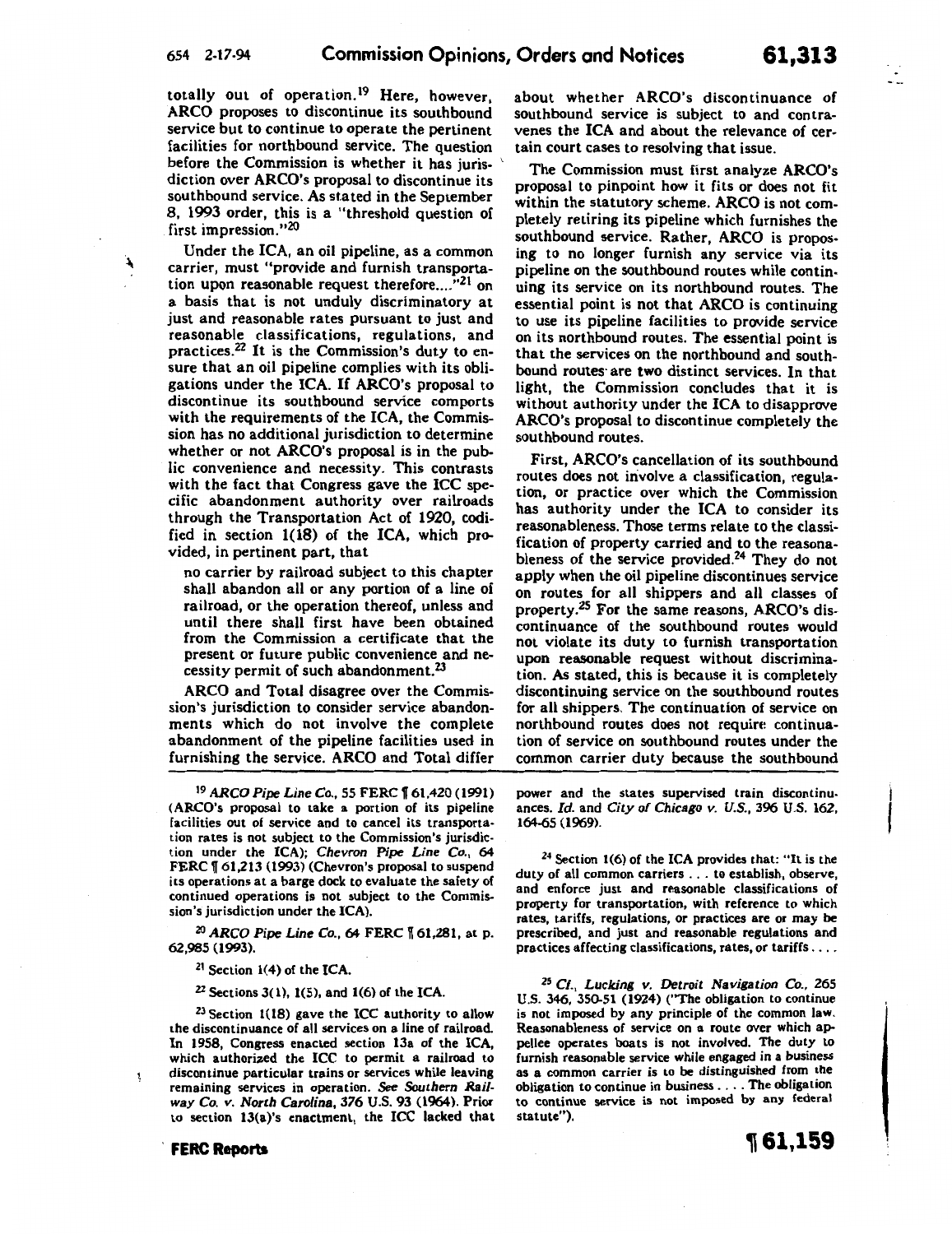l Â

and northbound routes involve different ser· vices, and the continuation of northbound service is not unduly discriminatory because the northbound and southbound shippers are not similarly situated in that different routes are involved.

The cases cited by Total do not require a different result. In *United Fuel Gas Co.,* the Supreme Court held that "[t]he powers of the state, so far as the federal constitution is con· cerned, were not exceeded by the action of the. [state] Commission, in compelling applicants to continue their service in the cities named so long as they continued to do business in other parts of the state, and to there avail of the extraordinary privileges extended to public utilities."26 This case, which deals with a state's authority over public utilities, is not pertinent to the Commission's authority under the Act over oil pipelines as common carriers. In *Penn Water,* the Supreme Court stated that the public utility could file under the Federal Power Act to discontinue some or all of its services.<sup>27</sup> However, under the Federal Power Act, the Commission has jurisdiction over public utility services. This contrasts with the ICA, which does not afford the Commission jurisdiction over services. However, once the pipeline elects to provide service, the Commission has jurisdiction over classifications, regulations, and practices. As stated above, the Commission has no jurisdiction over the reasonableness of a proposal to discontinue service because it does not involve a classification, regulation, or practice. If it did, there would have been no need for the Transportation Act of 1920's amendment granting the ICC authority over railroad abandonments.28 In *Viscose,* the Supreme Court held that the ICC had jurisdiction over the reasonableness of a railroad's proposal to exclude artificial silk from its service because the exclusion was an attempted classification and an attempted change of regulation. The Commission finds that ARCO is discontinuing service and is not changing a classification, regulation, or practice.<sup>29</sup>

<sup>26</sup>278 u. s. 300, 309 ( 1928).

27 343 U.S. 414,423 (1952).

<sup>28</sup>*Williams Pipe Line Co.,* 21 FERC f 61,260, at p. 61,690 n.217 (1982).

<sup>29</sup> Total's argument that the present scenario is like a discontinuation of a distillate is thus incorrect. Total also refers to *Cheyenne Pipeline Co.,* 19 FERC f 61,077 (1982), where the Commission asserted authority over a pipeline's proposed termination of a flow reversal service and ordered a hearing about the anticompetitive impact of the proposal. However, in *ARCO,* the Commission viewed that order as "an anomaly with no precedential value." 55 FERC f 61,420, at p. 62,263 (1991). As such, it is disavowed.

30 734 F.2d 1486, 1509 n.S1 (D.C. Cir. 1984).

<sup>~</sup>**61,159** 

Indeed, two cases support the Commission's reasoning. In *Farmers Union,* the court noted that all "pipeline companies may abandon ser· vice at will (which would be unlawful for many other utilities)."30 There is no hint in *Farmers ·Union* that, as Total claims, the court was referring to the abandonment of all service, i.e., taking the facilities out of service.

The second case is the Supreme Court's decision in *Lucking v. Detroit Navigation* Co.3<sup>1</sup> There, the Court, in interpreting the scope of section 1(18), held that a water carrier subject to the Act was not prohibited by any principle of common law or by any provision of the Act from discontinuing operating its boats on its Detroit and Mackinac Island route. The Court stated:

The imposition of a duty upon a carrier by water to furnish transportation upon reasonable request does not create an obligation to continue to operate boats on a particular route. The provision of subd. (18) [of section 1] above referred to is specifically limited to lines of railroad. This indicates legislative intention that carriers by water are not required to continue and may cease to operate if they see fit.32

Hence, Total is right that the railroad abandonment provision was in addition to the Act's discrimination provision, but any inference that the discrimination provision covers complete discontinuances of service is wrong.<sup>33</sup> The abandonment provision gave jurisdiction to determine whether a complete railroad abandonment was in the public convenience and necessity when it would otherwise be lawful under the ICA. As stated by the Interstate Commerce Commission:

The quoted language [of section 1(18)] was intended to "provide that there shall be some Federal control over the matter of abandonment," (58 Cong. Rec. 8316-8318) and was designed to protect industries or homeowners who had located in reliance on the availability of the railroad line.<sup>34</sup>

<sup>3</sup><sup>1</sup> 265 u.s. 346(1924).

32 *Id.* at p. 352. Further, as stated in *McCormick S. S. Co. v. United* States, "[i]t is inconceivable that the Supreme Court could have overlooked [the anti· discrimination] provision of section 3 of the Interstate Commerce Act, upon other provisions of which it relies in determining that there was no obligation on the Detroit Navigation Company to continue its service." 16 F. Supp. 45, 49 (D.C. W.D. Cal, S. D. 1936.

<sup>33</sup> Total's argument that the present scenario is like a discontinuance of a short haul within a long haul is not correct because here ARCO is completely discontinuing service over the southbound routes.

<sup>34</sup>*Boston Terminal Company Reorganization:*  312 ICC 373, 378 (1960) (citation omitted).

#### **Federal Energy Guidelines**

• II jj, l